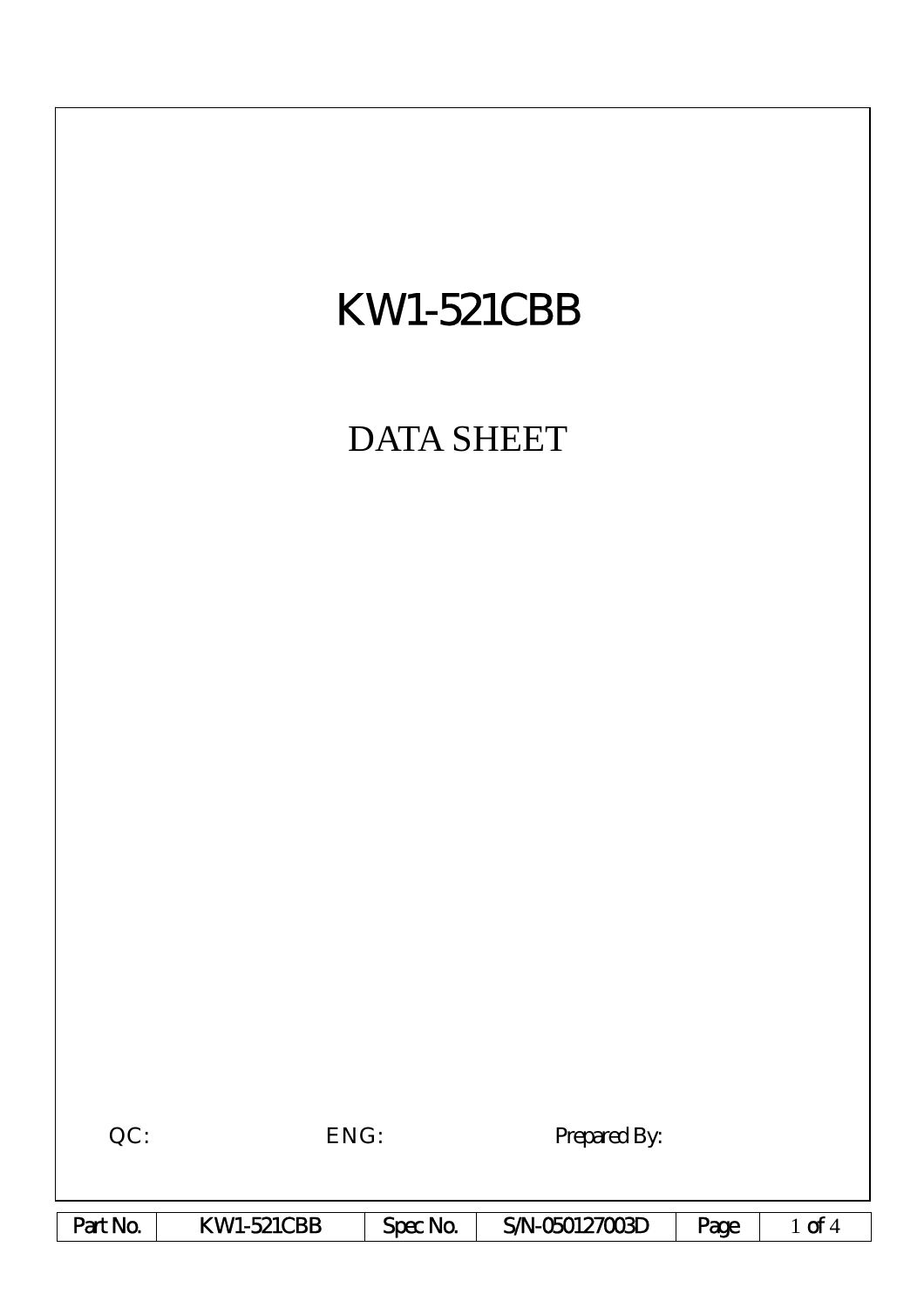

**3.** Specifications are subject to change without notice.

| Part No. | <b>KW1-521CBB</b> | Spec No. | S/N-050127003D | Page |  |
|----------|-------------------|----------|----------------|------|--|
|----------|-------------------|----------|----------------|------|--|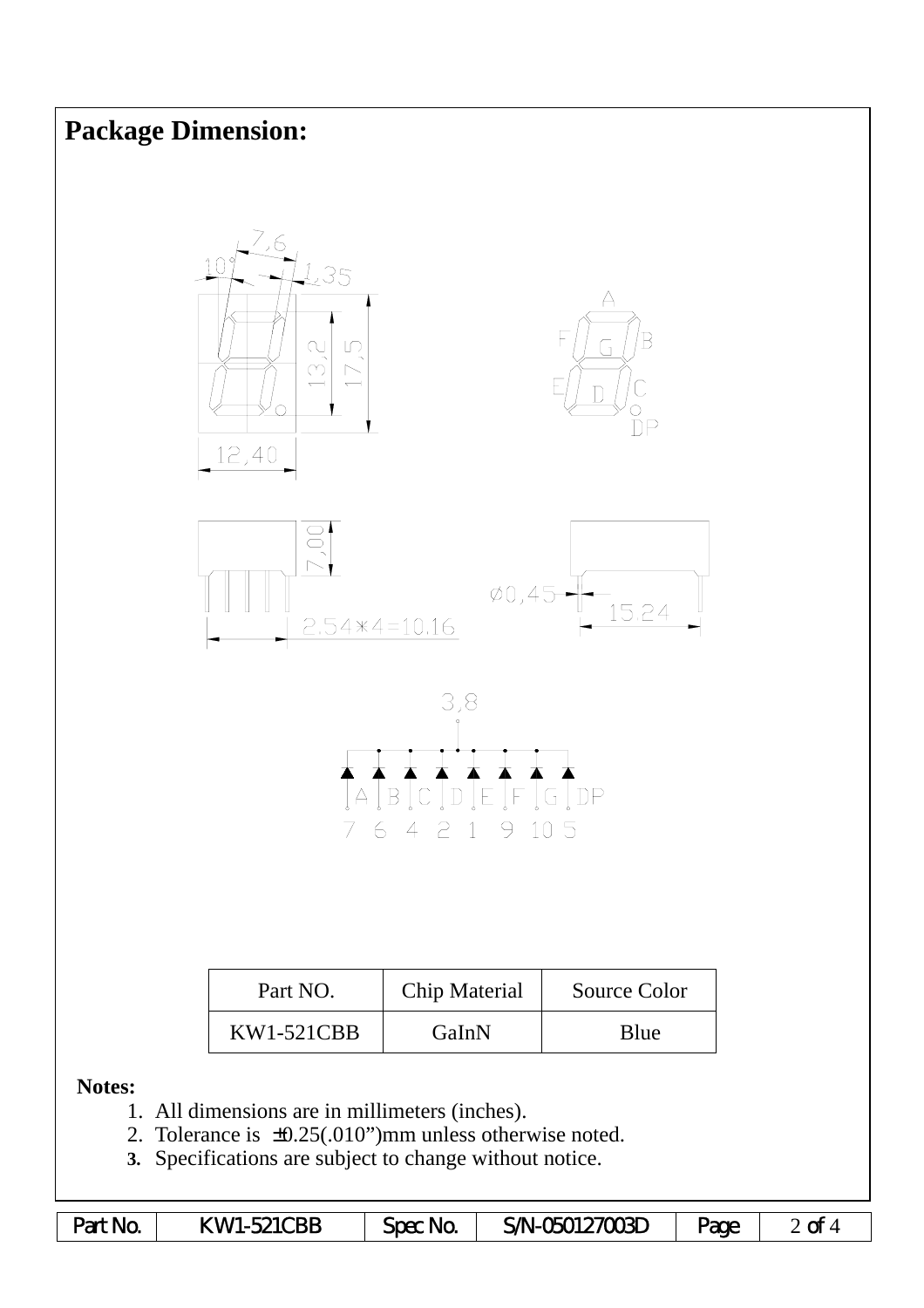| <b>Absolute Maximum Ratings at Ta=25</b>                           |                      |      |  |  |  |  |
|--------------------------------------------------------------------|----------------------|------|--|--|--|--|
| Parameter                                                          | MAX.                 | Unit |  |  |  |  |
| Power Dissipation                                                  | 100                  | mW   |  |  |  |  |
| Peak Forward Current<br>(1/10 Duty Cycle, 0 1ms Pulse Width)       | 100                  | mA   |  |  |  |  |
| Continuous Forward Current                                         | 35                   | mA   |  |  |  |  |
| Derating Linear From 50                                            | $\Omega$ 4           | mA/  |  |  |  |  |
| Reverse Voltage                                                    | 5                    | V    |  |  |  |  |
| <b>Operating Temperature Range</b>                                 | $-40$<br>$to +80$    |      |  |  |  |  |
| Storage Temperature Range                                          | $-40$<br>$to +80$    |      |  |  |  |  |
| Lead Soldering Temperature<br>$[1.6mm.03$ <sup>"</sup> ) From Body | for 5 Seconds<br>260 |      |  |  |  |  |

## **Electrical Optical Characteristics at Ta=25**℃

| Parameter                | Symbol          | Min | Typ             | Max. | Unit    | <b>Test Condition</b> |
|--------------------------|-----------------|-----|-----------------|------|---------|-----------------------|
| Luminous Intensity       | Iv              | 15  | 30 <sup>°</sup> | 45   | md      | $I = 20$ mA (Note 1)  |
| Peak Emission Wavelength | p               | 460 | 468             | 472  | m       | $I_F = 20mA$          |
| Spectral Line Half-Width |                 | 35  | 40              | 45   | m       | $I_F = 20mA$          |
| Forward Voltage          | $\rm V_{\rm F}$ | 30  | 35              | 40   | V       | $I_F = 20mA$          |
| Reverse Current          | $I_{\rm R}$     |     |                 | 100  | $\mu$ A | $V_R = 5V$            |

## Note:

1. Luminous intensity is measured with a light sensor and filter combination that approximates the CIE eye-response curve.

| Tyrical Flectrical / Ortical Characteristics Curves |                        |                 |                                     |      |    |  |  |
|-----------------------------------------------------|------------------------|-----------------|-------------------------------------|------|----|--|--|
| <del>- Taux Liuttu / Upiui Viltuusilu) vu Yu)</del> |                        |                 |                                     |      |    |  |  |
| Na.<br><b>Part</b>                                  | <b>TBB</b><br>- K WL - | Nr<br>$Spec$ No | $\gamma$ 127 $\gamma$ 171<br>SALI R | -200 | -F |  |  |